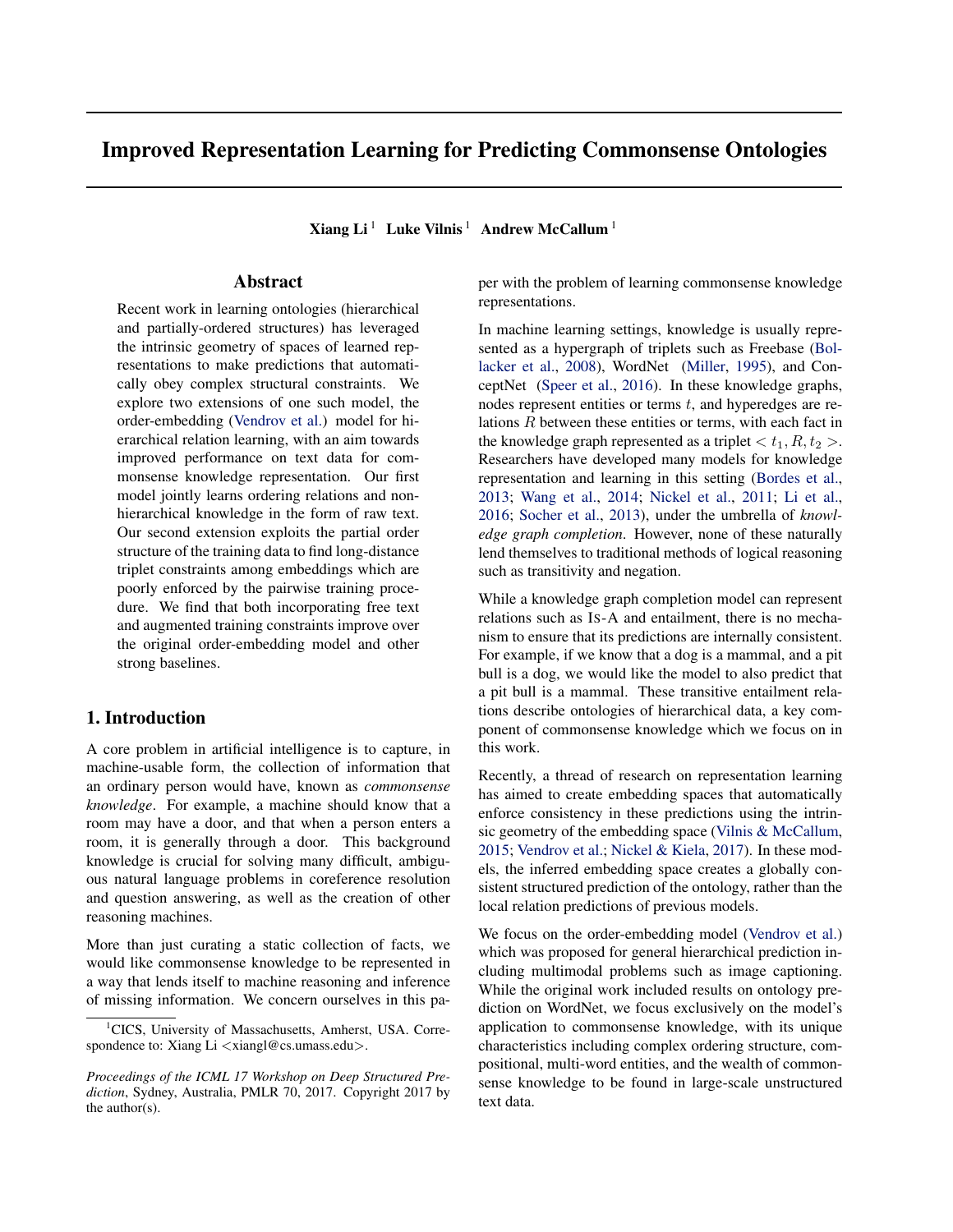We propose two extensions to the order embedding model. The first augments hierarchical supervision from existing ontologies with non-hierarchical knowledge in the form of raw text. We find incorporating unstructured text brings accuracy from 92.0 to 93.0 on a commonsense dataset containing IS-A relations from ConceptNet and Microsoft Concept Graph (MCG), with larger relative gains from smaller amounts of labeled data.

The second extension uses the complex partial-order structure of real-world ontologies to find long-distance triplet constraints among embeddings which are poorly enforced by the standard pairwise training method. By adding our additional triplet constraints to the baseline orderembedding model, we find performance improves from 90.6 to 91.3 accuracy on the WordNet ontology dataset.

We find that order embeddings' ease of extension, both by incorporating non-ordered data, and additional training constraints derived from the structure of the problem, makes it a promising avenue for the development of further algorithms for automatic learning and jointly consistent prediction of ontologies.

#### 2. Data

In this work, we use the ConceptNet [\(Speer et al.,](#page-3-0) [2016\)](#page-3-0), WordNet [\(Miller,](#page-3-0) [1995\)](#page-3-0), and Microsoft Concept Graph (MCG) [\(Wu et al.,](#page-3-0) [2012;](#page-3-0) [Wang et al.,](#page-3-0) [2015\)](#page-3-0) knowledge bases for our ontology prediction experiments.

WordNet is a knowledge base (KB) of single words and relations between them such as hypernymy and meronymy. For our task, we use the hypernym relations only. Concept-Net is a KB of triples consisting of a left term  $t_1$ , a relation R, and a right term  $t_2$ . The relations come from a fixed set of size 34. But unlike WordNet, terms in ConceptNet can be phrases. We focus on the IS-A relation in this work. MCG also consists of hierarchical relations between multiword phrases, ranging from extremely general to specific. Examples from each dataset are shown in Table [1.](#page-2-0)

For experiments involving unstructured text, we use the WaCkypedia corpus [\(Baroni et al.,](#page-3-0) [2009\)](#page-3-0).

#### 3. Models

We introduce two variants of order embeddings. The first incorporates non-hierarchical unstructured text data into the supervised ontology. The second improves the training procedure by adding additional examples representing long-range constraints.



Figure 1. Order Embedding

#### 3.1. Order Embeddings

Order Embeddings are a model for automatically enforcing partial-ordering (or lattice) constraints among predictions directly in embedding space. The vector embeddings satisfy the following property with respect to the partial order:

$$
x \preceq y \text{ if and only if } \bigwedge_{i=1}^{N} x_i \ge y_i
$$

where  $x$  is the subcategory and  $y$  is the supercategory. This means the general concept embedding should be smaller than the specific concept embedding in every coordinate of the embeddings. An illustration of this geometry can be found in Figure 1. We can define a surrogate energy for this ordering function as  $d(x, y) = ||\max(0, y - x)||^2$ . The learning objective for order embeddings becomes the following, where  $m$  is a margin parameter,  $x$  and  $y$  are the hierarchically supervised pairs, and  $x'$  and  $y'$  are negatively sampled concepts:

$$
L_{\text{Order}} = \sum_{x,y} \max(0, m + d(x,y) - d(x',y'))
$$

#### 3.2. Joint Text and Order Embedding

We aim to augment our ontology prediction embedding model with more general commonsense knowledge mined from raw text. A standard method for learning word representations is word2vec [\(Mikolov et al.,](#page-3-0) [2013\)](#page-3-0), which predicts current word embeddings using a context of surrounding word embeddings. We incorporate a modification of the CBOW model in this work, which uses the average embedding from a window around the current word as a context vector  $v_2$  to predict the current word vector  $v_1$ :

$$
v_2 = \frac{1}{window} \sum_{k \in \{-window/2, \dots, window/2\} \setminus \{t\}} v_{t+k}
$$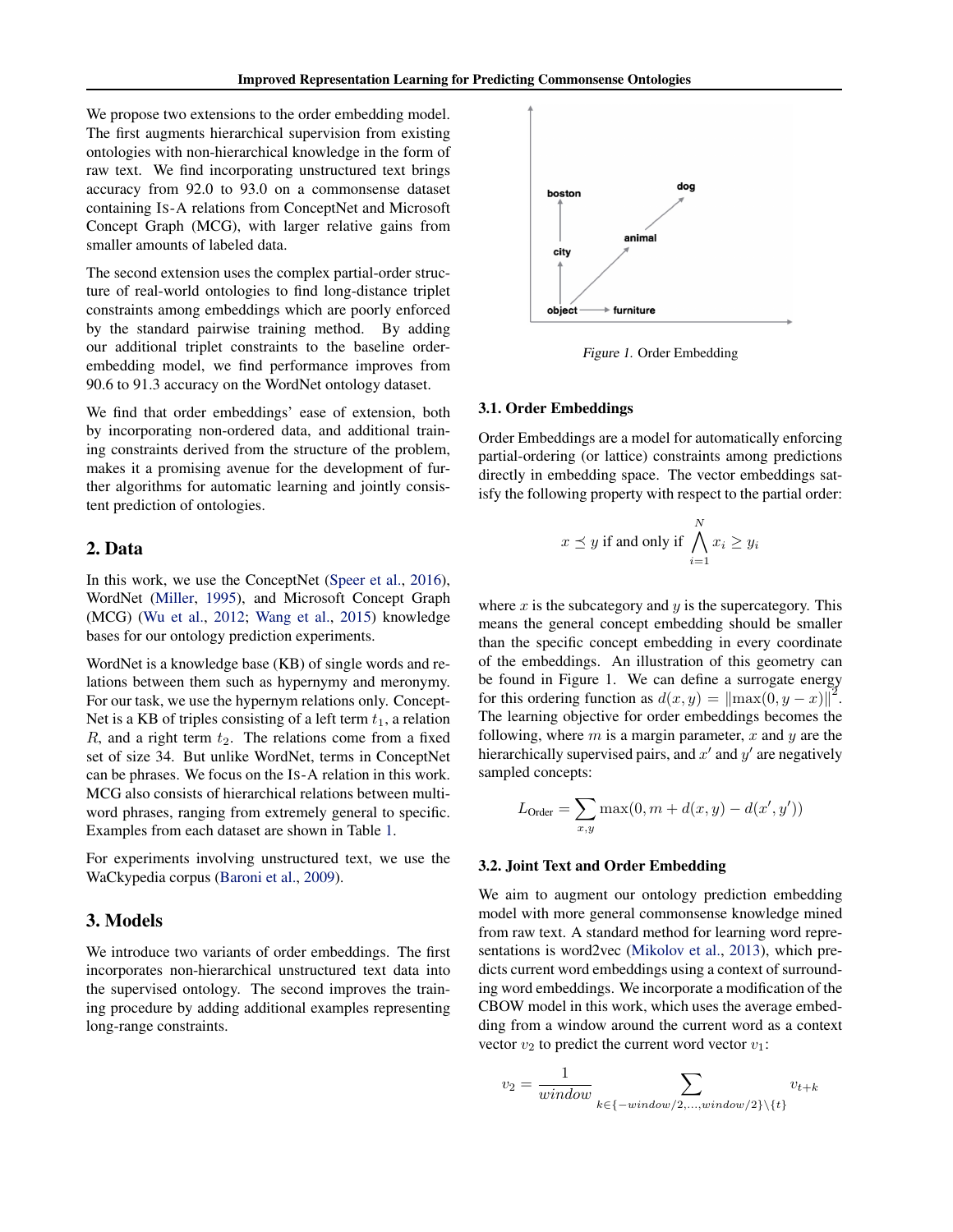<span id="page-2-0"></span>Improved Representation Learning for Predicting Commonsense Ontologies

| term 1            | relation | term 2                   | Dataset    |
|-------------------|----------|--------------------------|------------|
| coral reefs       | IsA      | delicate ecosystems      | ConceptNet |
| diabetes          | IsA      | chronic health condition | <b>MCG</b> |
| fantasy_life.n.01 | IsA      | imagination.n.01         | WordNet    |

Table 1. Example triplets from each dataset.



Figure 2. Adding more training examples: black line is the original training data, green line is obtained by transitive closure, and yellow line is obtained by join and meet.

Because order embeddings are all positive and compared coordinate-wise, we use a variant of CBOW that scores similarity to context based on based on  $L_1$  distance and not dot product,  $v'_1$  and  $v'_2$  are the negative examples selected from the vocabulary during training:

$$
d_{\text{pos}} = d(v_1, v_2) = ||v_1 - v_2||
$$
  
\n
$$
d_{\text{neg}} = d(v'_1, v'_2) = ||v'_1 - v'_2||
$$
  
\n
$$
L_{\text{CBOW}} = \sum_{w_c, w_t} \max(0, m + d_{\text{pos}} - d_{\text{neg}})
$$

Finally, after each gradient update, we map the embeddings back to the positive domain by applying the absolute value function. We propose jointly learning both the order- and text- embedding model with a simple weighted combination of the two objective functions:

$$
L_{\text{Joint}} = \alpha_1 L_{\text{Order}} + \alpha_2 L_{\text{CBOW}}
$$

# 4. Long-Range Join and Meet Constraints

Order embeddings map words to a partially-ordered space, which we can think of as a directed acyclic graph (DAG). A simple way to add more training examples is to take the transitive closure of this graph. For example, if we have  $\langle$  dog IsA mammal $>$ ,  $\langle$ mammal IsA animal $>$ , we can produce the training example <dog IsA animal>.

We observe that even more training examples can be created by treating our partial-order structure as a lattice. A lattice is a partial order equipped with two additional operations, *join* and *meet*. The join and meet of a pair P are respectively the supremum (least upper bound) of P, denoted ∨, and the infimum (greatest lower bound), denoted ∧. In our case, the vector join and meet would be the pointwise max and min of two embeddings.

We can add many additional training examples to our data by enforcing that the vector join and meet operations satisfy the joins and meets found in the training lattice/DAG. If  $w_c$ and  $w_p$  are the nearest common child and parent for a pair  $w_1, w_2$ , the loss for join and meet learning can be written as the following:

$$
d_c(w_1, w_2, w_c) = ||\max(0, w_1 \vee w_2 - w_c)||^2
$$
  
\n
$$
d_p(w_1, w_2, w_p) = ||\max(0, w_p - w_1 \wedge w_2)||^2
$$
  
\n
$$
L_{\text{join}} = \sum_{w_1, w_2, w_c} \max(0, m + d_c(w_1, w_2, w_c))
$$
  
\n
$$
L_{\text{meet}} = \sum_{w_1, w_2, w_p} \max(0, m + d_p(w_1, w_2, w_p))
$$
  
\n
$$
L = L_{\text{join}} + L_{\text{meet}}
$$

# 5. Experiments

In both sets of experiments we train all models using the Adam optimizer [\(Kingma & Ba,](#page-3-0) [2015\)](#page-3-0), using embeddings of dimension 50, with all hyperparameters tuned on a development set. When embedding multi-word phrases, we represent them as the average of the constituent word embeddings.

### 5.1. Joint Text and Order Embedding

We perform two sets of experiments on the combined ConceptNet and MCG IS-A relations, using different amounts of training and testing data. The first data set, called Data1, uses 119,159 training examples, 1,089 dev examples, and 1,089 test examples. The second dataset, Data2, evenly splits the data in 47,662 examples for each set.

Our baselines for this model are a standard order embedding model, and a bilinear classifier [\(Nickel et al.,](#page-3-0) [2011\)](#page-3-0) trained to predict IS-A, both with and without additional unstructured text augmenting the model in the same way as the joint order embedding model.

We see in Table 2 that while adding extra text data helps all models, the best performance is consistently achieved by a combination of order embeddings and unstructured text.